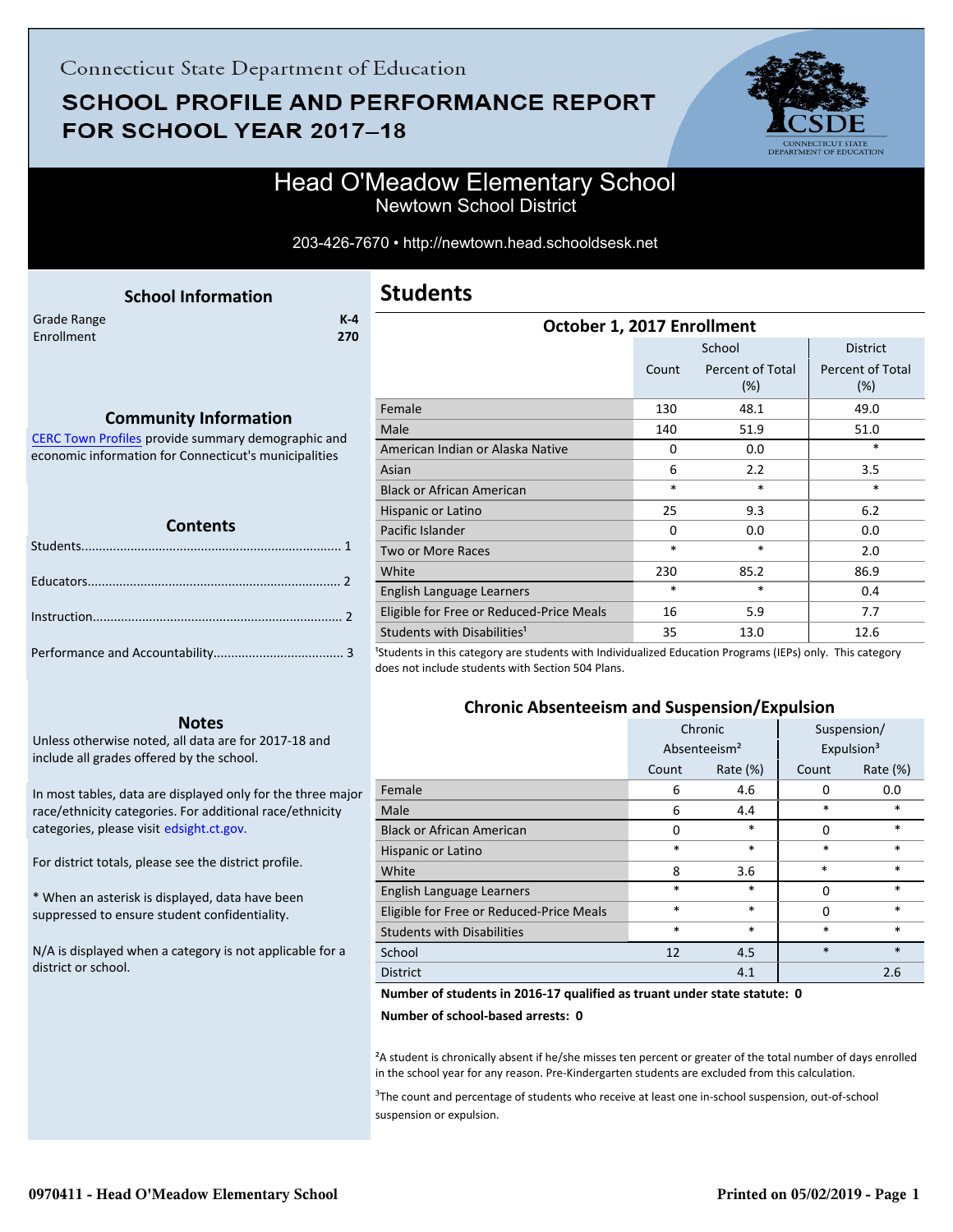# School Profile and Performance Report for School Year 2017-18 Head O'Meadow Elementary School Newtown School District

### **Educators**

| Full-Time Equivalent (FTE) <sup>1</sup> Staff |  |
|-----------------------------------------------|--|
|-----------------------------------------------|--|

|                                                           | <b>FTE</b> |
|-----------------------------------------------------------|------------|
| <b>General Education</b>                                  |            |
| Teachers and Instructors                                  | 21.4       |
| Paraprofessional Instructional Assistants                 | 4.8        |
| <b>Special Education</b>                                  |            |
| Teachers and Instructors                                  | 3.0        |
| Paraprofessional Instructional Assistants                 | 10.7       |
| <b>Administrators, Coordinators and Department Chairs</b> |            |
| School Level                                              | 2.0        |
| Library/Media                                             |            |
| Specialists (Certified)                                   | 0.5        |
| <b>Support Staff</b>                                      | 0.4        |
| Instructional Specialists Who Support Teachers            | 3.0        |
| Counselors, Social Workers and School Psychologists       | 0.0        |
| <b>School Nurses</b>                                      | 2.2        |
| Other Staff Providing Non-Instructional Services/Support  | 12.4       |

| <b>Educators by Race/Ethnicity</b>         |       |                         |                         |  |  |
|--------------------------------------------|-------|-------------------------|-------------------------|--|--|
|                                            |       | School                  | <b>District</b>         |  |  |
|                                            | Count | Percent of Total<br>(%) | Percent of Total<br>(%) |  |  |
| American Indian or Alaska<br><b>Native</b> | 0     | 0.0                     | 0.2                     |  |  |
| Asian                                      | 0     | 0.0                     | 1.4                     |  |  |
| <b>Black or African American</b>           | 0     | 0.0                     | 0.2                     |  |  |
| Hispanic or Latino                         | 1     | 2.8                     | 0.9                     |  |  |
| Pacific Islander                           | 0     | 0.0                     | 0.0                     |  |  |
| Two or More Races                          | 0     | 0.0                     | 0.0                     |  |  |
| White                                      | 35    | 97.2                    | 97.2                    |  |  |

#### **Classroom Teacher Attendance, 2016-17**

|                                             | School | District |
|---------------------------------------------|--------|----------|
| Average # of FTE Days Absent Due to Illness | 21.5   | 9.2      |
| or Personal Time                            |        |          |

<sup>1</sup>In the full-time equivalent count, staff members working part-time in the school are counted as a fraction of full-time. For example, a teacher who works half-time in a school contributes 0.50 to the school's staff count.

## **Instruction and Resources**

|                                       |     | <b>School Schedule</b>           |          |
|---------------------------------------|-----|----------------------------------|----------|
| Days of Instruction                   | 181 | <b>School Hours for Students</b> |          |
| <b>Hours of Instruction Per Year</b>  |     | <b>Start Time</b>                | 09:05 AM |
| Grades 1-12 and Full-Day Kindergarten | 980 | End Time                         | 03:37 PM |
| Half/Extended Day Kindergarten        | N/A |                                  |          |

### **Students with Disabilities Who Spend 79.1 to**

#### **100 Percent of Time with Nondisabled Peers**³

|                                | Count  | Rate $(\%)$ |
|--------------------------------|--------|-------------|
| Autism                         | 7      | *           |
| <b>Emotional Disturbance</b>   | $\ast$ | $\ast$      |
| <b>Intellectual Disability</b> | $\ast$ | $\ast$      |
| Learning Disability            | $\ast$ | *           |
| Other Health Impairment        | $\ast$ | $\ast$      |
| <b>Other Disabilities</b>      | N/A    | N/A         |
| Speech/Language Impairment     | 6      | *           |
| School                         | 21     | 72.4        |
| <b>District</b>                |        | 74.1        |
|                                |        |             |

³Ages 6-21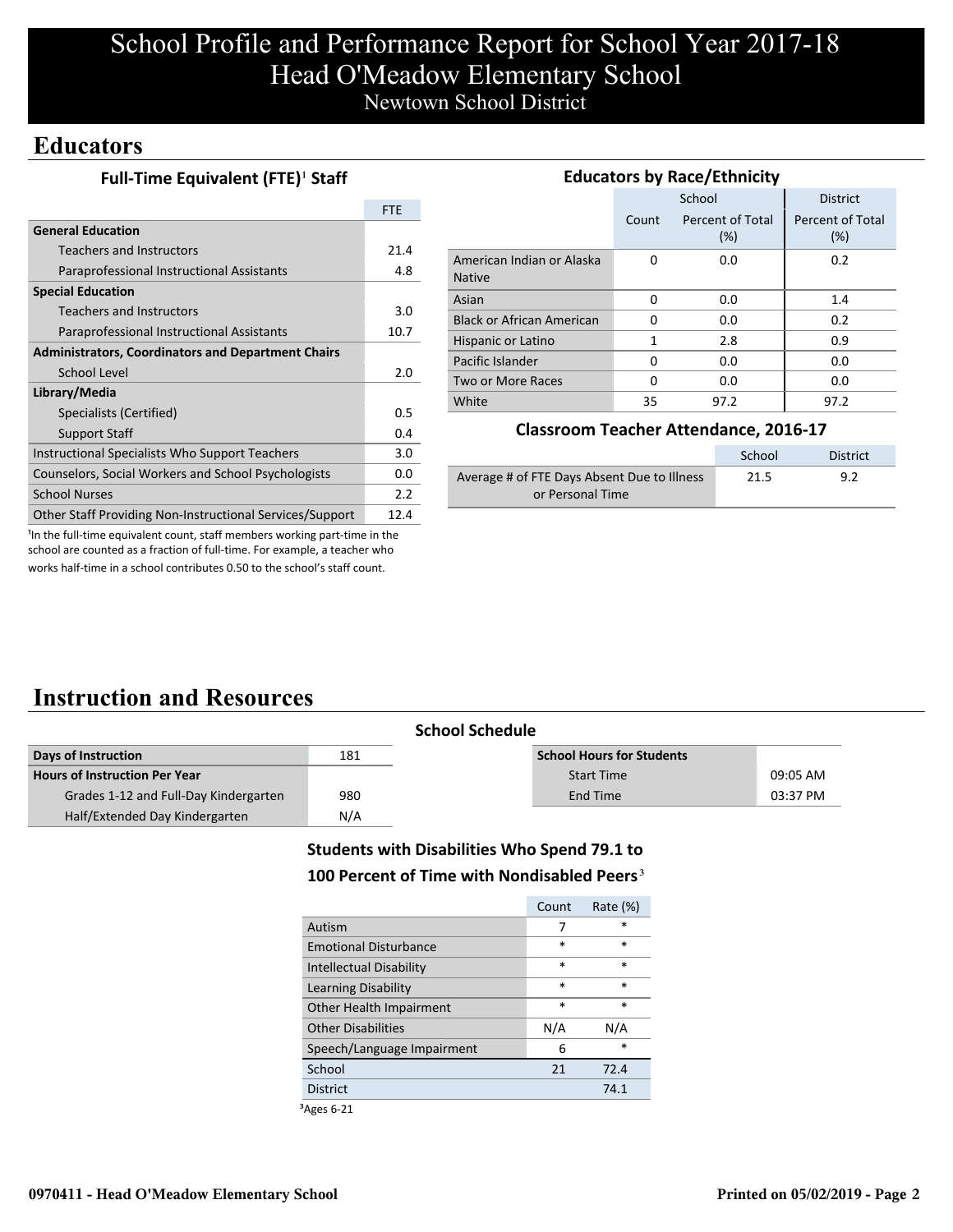## School Profile and Performance Report for School Year 2017-18 Head O'Meadow Elementary School Newtown School District

## **Performance and Accountability**

### **School Performance Index (SPI)**

A School Performance Index (SPI) is the average performance of students in a subject area (i.e., ELA, Mathematics or Science) on the state summative assessments.The SPI ranges from 0-100. An SPI is reported for all students tested in a school and for students in each individual student group. Connecticut's ultimate target for an SPI is 75. The USDOE approved Connecticut's waiver request related to statewide student assessment in science. As a result, in spring 2018, the Connecticut State Department of Education administered a NGSS Assessment Field Test for both science standard and alternate assessments. Therefore, no science data appear in the table below.

|                                              | <b>English Language Arts(ELA)</b> |            | Math   |            |
|----------------------------------------------|-----------------------------------|------------|--------|------------|
|                                              | Count                             | <b>SPI</b> | Count  | <b>SPI</b> |
| American Indian or Alaska Native             | 0                                 | N/A        | 0      | N/A        |
| Asian                                        | $\ast$                            | $\ast$     | $\ast$ | $\ast$     |
| <b>Black or African American</b>             | $\ast$                            | $\ast$     | $\ast$ | $\ast$     |
| Hispanic or Latino                           | 8                                 | $\ast$     | 8      | *          |
| Native Hawaiian or Other Pacific Islander    | 0                                 | N/A        | 0      | N/A        |
| Two or More Races                            | $\ast$                            | $\ast$     | $\ast$ | *          |
| White                                        | 88                                | 81.9       | 88     | 77.1       |
| English Language Learners                    | $\ast$                            | $\ast$     | $\ast$ | $*$        |
| Non-English Language Learners                | $\ast$                            | $\ast$     | $\ast$ | $\ast$     |
| Eligible for Free or Reduced-Price Meals     | 6                                 | $\ast$     | 6      | $\ast$     |
| Not Eligible for Free or Reduced-Price Meals | 95                                | 81.5       | 95     | 77.1       |
| <b>Students with Disabilities</b>            | 12                                | *          | 12     | *          |
| <b>Students without Disabilities</b>         | 89                                | 83.7       | 89     | 78.3       |
| <b>High Needs</b>                            | 18                                | $\ast$     | 18     | $\ast$     |
| Non-High Needs                               | 83                                | 83.7       | 83     | 78.7       |
| School                                       | 101                               | 81.6       | 101    | 76.8       |

### **National Assessment of Educational** Progress (NAEP): Percent At or Above Proficient<sup>1</sup>

|                        | <b>NAEP 2017</b>   |         | <b>NAEP 2013</b> |
|------------------------|--------------------|---------|------------------|
| <b>READING</b>         | Grade 4<br>Grade 8 |         | Grade 12         |
| Connecticut            | 43%                | 44%     | 50%              |
| <b>National Public</b> | 35%                | 35%     | 36%              |
| <b>MATH</b>            | Grade 4            | Grade 8 | Grade 12         |
| Connecticut            | 40%                | 36%     | 32%              |
| <b>National Public</b> | 40%                | 33%     | 25%              |

<sup>1</sup>NAEP is often called the "Nation's Report Card." It is sponsored by the U.S. Department of Education. This table compares Connecticut's performance to that of national public school students. Performance standards for state assessments and NAEP are set independently. Therefore, one should not expect performance results to be the same [across Smarter Balanced and NAEP. Instead, NAEP results are meant to](https://portal.ct.gov/-/media/SDE/Student-Assessment/NAEP/report-card_NAEP-2017.pdf?la=en) complement other state assessment data. To view student subgroup performance on NAEP, click here.

### **Physical Fitness Tests: Students Reaching Health Standard**²

|                      | Percent of Students by Grade <sup>3</sup> (%) |      |      |           | <b>All Tested Grades</b> |          |
|----------------------|-----------------------------------------------|------|------|-----------|--------------------------|----------|
|                      | 4                                             | 6    | 8    | <b>HS</b> | Count                    | Rate (%) |
| Sit & Reach          | 94.3                                          | N/A  | N/A  | N/A       | 53                       | 94.3     |
| Curl Up              | 96.2                                          | N/A  | N/A  | N/A       | 53                       | 96.2     |
| Push Up              | 79.2                                          | N/A  | N/A  | N/A       | 53                       | 79.2     |
| Mile Run/PACER       | 77.4                                          | N/A  | N/A  | N/A       | 53                       | 77.4     |
| All Tests - School   | 60.4                                          | N/A  | N/A  | N/A       | 53                       | 60.4     |
| All Tests - District | 71.7                                          | 57.6 | 54.6 | 69.4      |                          | 63.2     |

 $2$ The Connecticut Physical Fitness Assessment (CPFA) is administered to all students in Grades 4, 6, 8 and 10. The health-related fitness scores gathered through the CPFA should be used to educate and motivate children and their families to increase physical activity and develop lifetime fitness habits.

 $3$ Only students assessed in all four areas are included in this calculation.